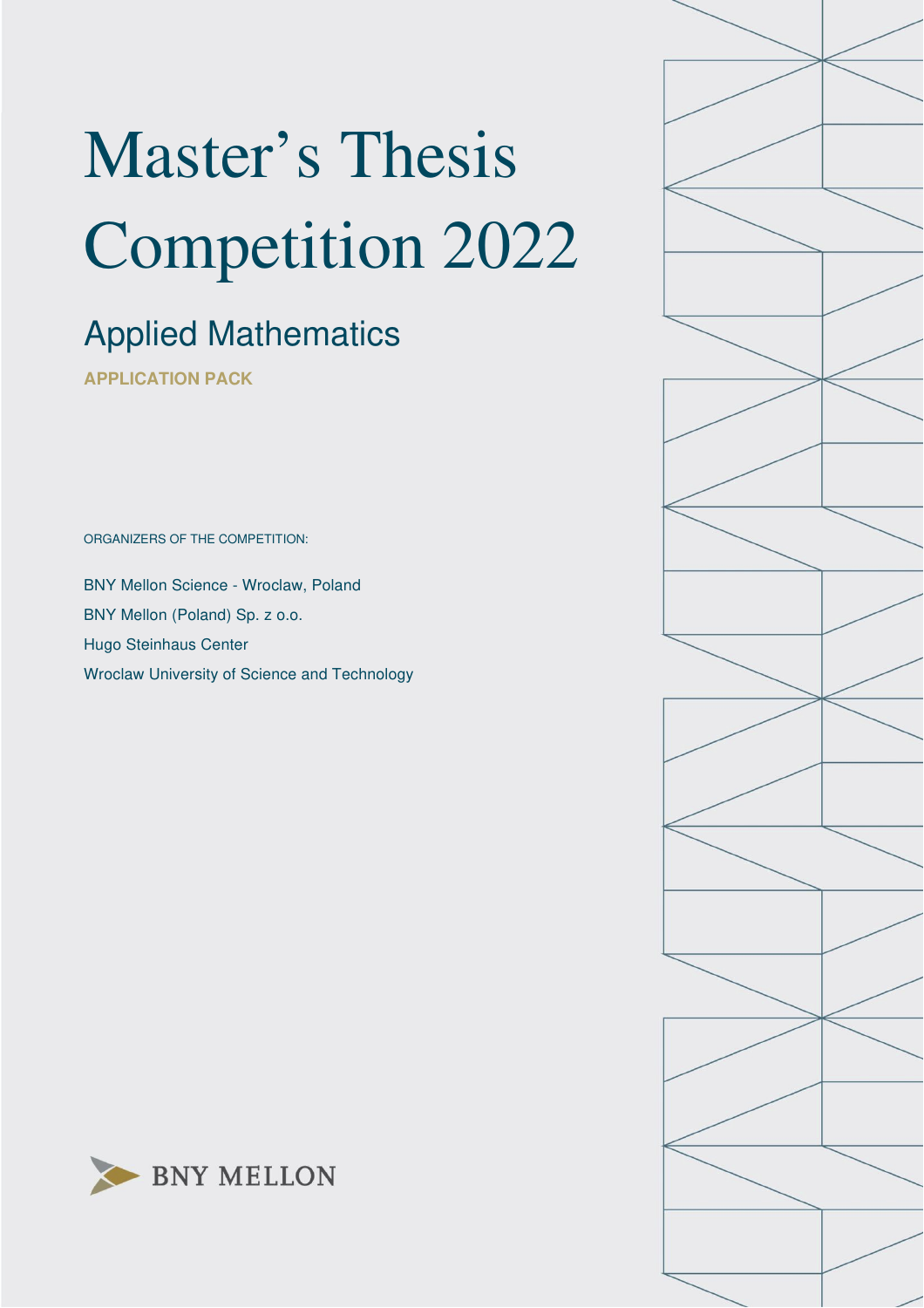#### **Rules of participation in the competition**

- 1. In order to participate in the competition, participants shall send the following documents (all available on the competition webpage) by 30th September 2022 by e-mail to the following address polandcompetition@bnymellon.com:
	- a) a completed and signed Application Form (page no.3)
	- b) a completed and signed Information on Personal Data Processing form (page no.5).
	- c) evidence of defense of his or her master thesis or confirmation from the promoter that the thesis was submitted for defense;
	- d) the master thesis in electronic PDF format;
- 2. Participants will forward the originally signed Application Form and originally signed Information on Personal Data Processing form by mail or by physical delivery to the BNY Mellon registered office (above) not later than 30th September 2022.
- 3. Incomplete applications, applications without all the above 4 documents and applications for which the originally signed Application Form and originally signed Information on Personal Data Processing form are not received by 30th September 2022 will not be considered.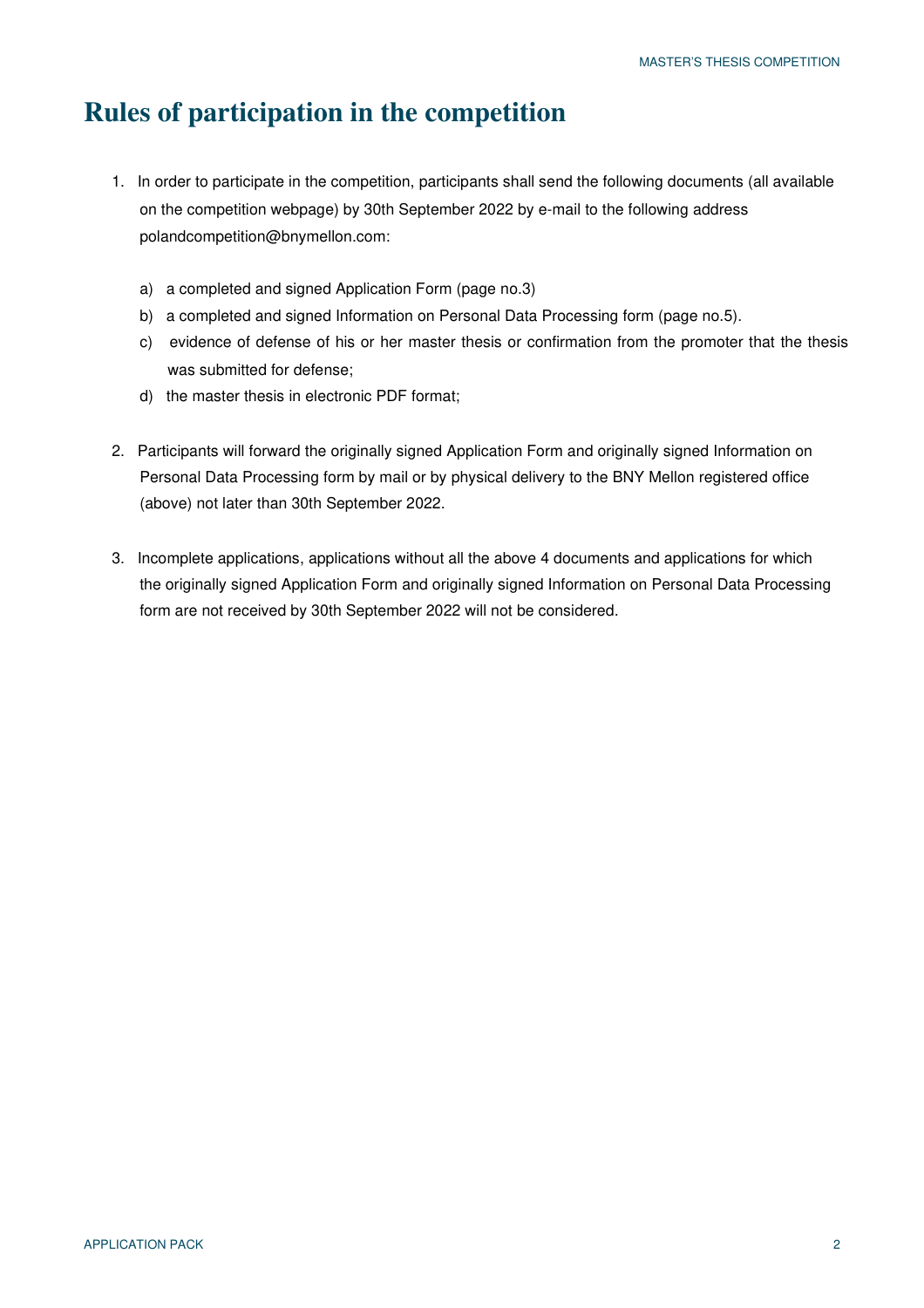## **Application Form**

**to the competition for the best Master Thesis in the field of Applied Mathematics**

|    | 1. Full name of the author:                                               |
|----|---------------------------------------------------------------------------|
|    | 2. Author's correspondence address:                                       |
| 3. | Author's phone number & e-mail address:                                   |
|    |                                                                           |
|    | 4. Full name and title of the promoter/academic supervisor:               |
|    | 5. Name of the university/faculty/institute:                              |
|    | 6. Title of the master's thesis:                                          |
|    | 7. Date of formal presentation (defence) to academic panel at University: |

8. I accept the Rules of Competition and consent to the processing of my personal data

Date and signature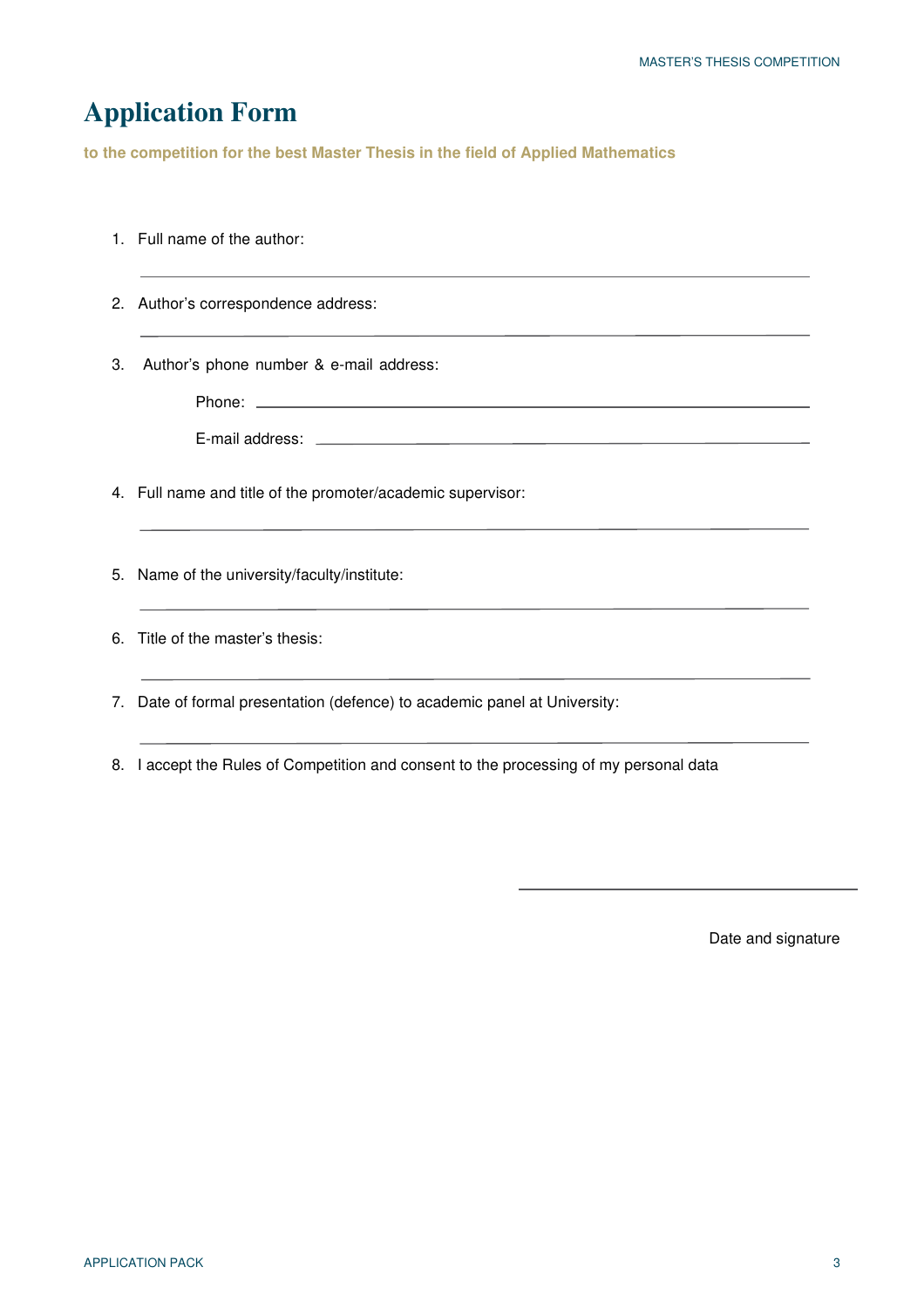#### **Information on personal data processing**

BNY Mellon (Poland) Sp. z o.o., with its registered office in Wrocław (50-088) at 3 Swobodna Street ("**BNY Mellon Poland**"), may process personal data of participants of the "Competition for the Best Master Thesis in the field of Applied Mathematics" (the "**Competition**") as data controller, in the following ways:

- for the organisation, administration and promotion of the Competition, including the use of the personal data (incl. image) relating to the winners of the Competition in various media formats**;** and

- for potential job opportunities at BNY Mellon Poland and/or its affiliates (collectively "**BNY Mellon**") (a full affiliate list is available at https://www.bnymellon.com/us/en/location-directory.jsp).

Personal data processed for the organisation and management of the Competition will be stored for a period of five (5) years, and personal data processed for potential job opportunities will be stored for a period of three (3) years.

**The collection and use of your personal data for the above purposes requires your prior consent please complete the attached consent form if you are happy to provide your consent.**

#### **International Transfers:**

As BNY Mellon operates on a global basis, your personal information may be transferred, stored or otherwise processed in countries outside the EU, including the United States and India that are subject to different standards of data protection. BNY Mellon will take appropriate steps to ensure that transfers of personal information are in accordance with applicable law and carefully managed to protect your privacy rights and interests, and that transfers are limited to countries which are recognized as providing an adequate level of legal protection or where we can be satisfied that alternative arrangements are in place to protect your privacy rights.

For more information about your **Legal Rights, Data Protection Officer or lodging complaints**, please:

- see BNY Mellon`s full privacy notice at https://www.bnymellon.com/emea/en/privacy.jsp, or

- contact polandcompetition@bnymellon.com.